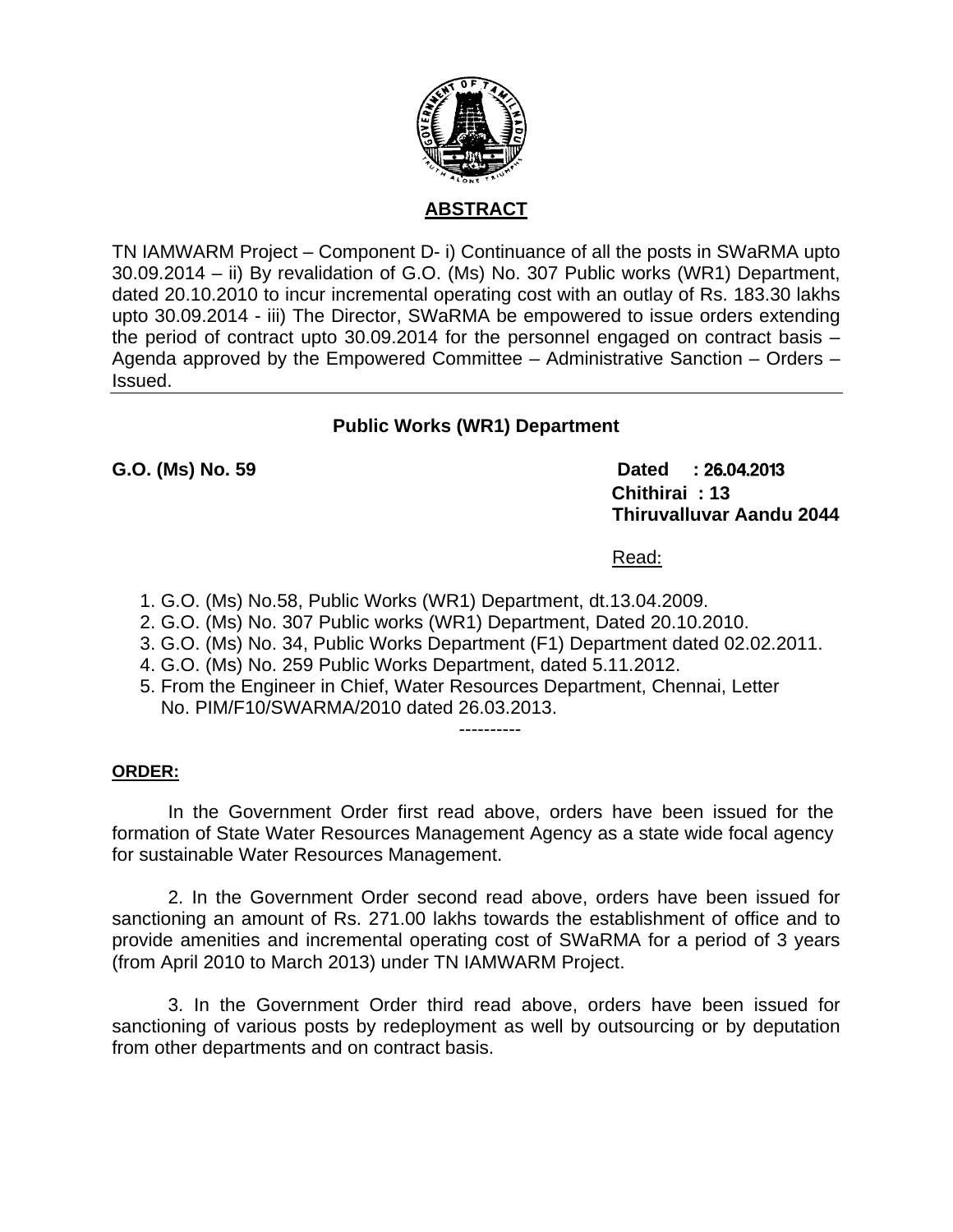4. In the Government Order fourth read above, orders have been issued sanctioning one post of Manager and one post of Assistant Manager in SWaRMA till 31.03.2013 on contract basis and also ratified the action of the Director, SWaRMA in having appointed the driver and 2 helpers on contract basis with effect from 01.09.2012.

5. In the letter fifth read above, the Engineer in Chief, Water Resources Department, has requested to accord administrative sanction for the following based on the approval given by the Empowered Committee in its eleventh meeting held on 14.03.2013

- i. Continuance of all the posts in State Water Resources Management Agency (SWaRMA) approved in various Government Orders for a period of 18 months from 01.04.2013 to 30.09.2014.
- ii. By revalidation, to incur incremental Operating Cost with an out lay of Rs. 183.30 lakhs upto 30.09.2014.
- iii. The Director, SWaRMA be empowered to issue orders extending the period of contract upto 30.09.2014 for the personnel engaged on contract basis.

6. Accordingly, the Government have decided to accept the proposal of the Engineer in Chief, Water Resources Department, Chennai as recommended by the Empowered Committee and to accord sanction for the following

- i. Continuance of all the posts in State Water Resources Management Agency (SWaRMA) approved in various Government Orders for a period of 18 months from 01.04.2013 to 30.09.2014.
- ii. By revalidation of G.O.Ms.No.307 Public works (WR1) Department, Dated 20.10.2010 to incur incremental Operating Cost with an out lay of Rs. 183.30 lakhs up to 30.09.2014.
- iii. The Director, SWaRMA be empowered to issue orders extending the period of contract upto 30.09.2014 for the personnel engaged on contract basis.

7. The expenditure sanctioned in para 6 above shall be debited to the following heads of account:

"2701 Major and Medium Irrigation – 03 – Medium Irrigation Commercial – 204 Rehabilitation of works under TN IAMWARM Project Schemes in the Twelfth Five year Plan – II State Plan – PH – Formation of State Water Resources Management Agency (SWaRMA) – DP Code 2701-03-204-PH-0102".

and

"2701 Major and Medium Irrigation – 03 – Medium Irrigation Commercial – 204 Rehabilitation of works under TN IAMWARM Project – Schemes in the Twelfth Five Year Plan – II State Plan – JA – State Water Resources Management Agency (SWaRMA) – (DP Code 2701-03-204-JA-0111)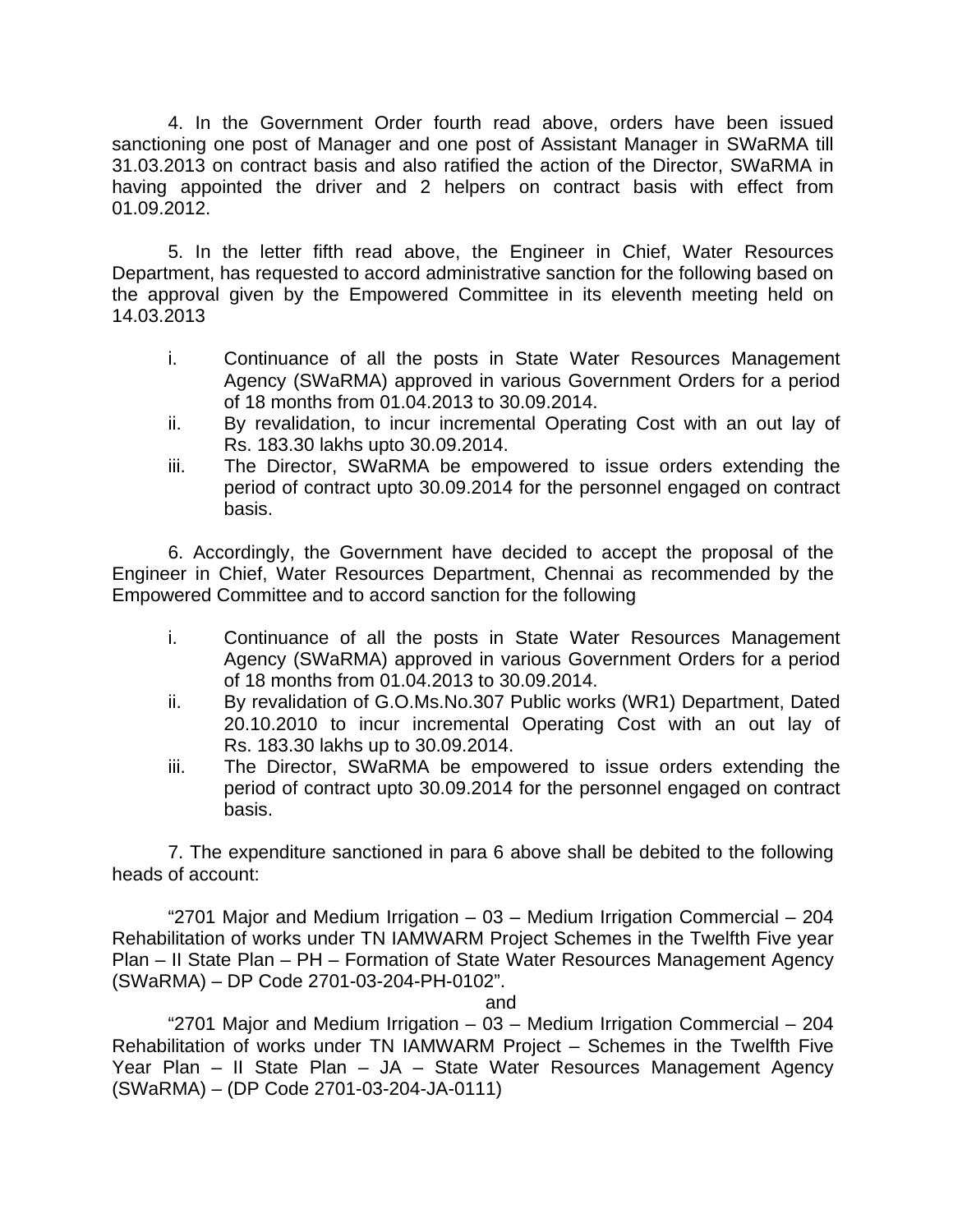8. This order issues with the concurrence of the Finance Department vide its U.O. No.19463/PW-II/13 dated 25.04.2013.

### **(BY ORDER OF THE GOVERNOR)**

#### **M. SAI KUMAR SECRETARY TO GOVERNMENT**

To

The Additional Chief Secretary to Government, Planning Development and Special Initiatives Department, Chennai -9.

The Principal Secretary to Government, Finance Department, Chennai-9.

The Agricultural Production Commissioner and Secretary to Government, Agriculture Department, Chennai -9.

The Secretary to Government, Animal Husbandry, Dairying and Fisheries Department, Chennai-9.

The Engineer-in-Chief, Water Resources Department, Chennai-5.

The Director, SWaRMA, Chennai 113.

The Commissioner of Horticulture and Plantation Crops, Chennai-5.

The Commissioner, Animal Husbandry and Veterinary Services, DMS Compound, Teynampet, Chennai-6.

The Commissioner of Agriculture, Agriculture Department, Chennai-5.

The Commissioner of Agricultural Marketing and Agricultural Business, Guindy, Chennai-32.

The Director of Fisheries, DMS compound, Teynampet, Chennai-6.

The Chief Engineer, Agricultural Engineering Department, Anna Salai, Nandanam, Chennai-35.

The Vice chancellor, Tamil Nadu Agriculture University, Coimbatore – 641 003.

The Registrar, Tamil Nadu Agriculture University, Coimbatore - 641 003.

The Accountant General (Audit -l), Chennai - 18.

The Accountant General (A&E), Chennai - 18.

The Pay and Accounts Officer (East), Chennai - 8.

The Pay and Accounts Officer (South), Chennai-35.

Copy to:

The Private Secretary to Chief Secretary to Government, Chennai – 9

The Private Secretary to Secretary to Government, Public Works Department, Chennai-9

The Finance (PW .ll/ BG. ll ) Department, Chennai-9 SF/SC

# **// FORWARDED / BY ORDER //**

**UNDER SECRETAY TO GOVERNMENT**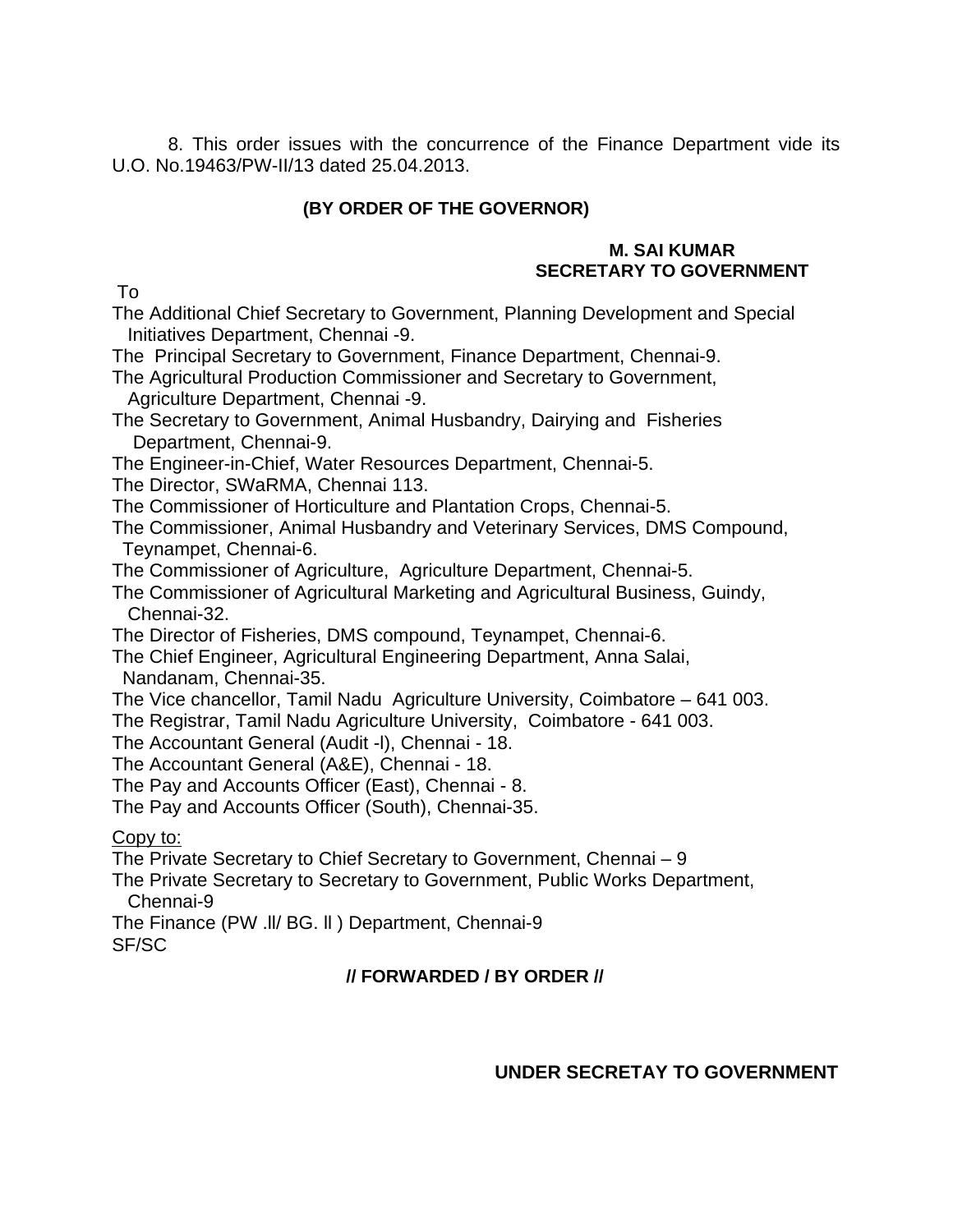#### **Public works (WR1) Department**

### **ABSTRACT**

TN IAMWARM Project – Component D- i) Continuance of all the posts in SWaRMA upto 30.09.2014 – ii) By revalidation of G.O.Ms. No. 307 Public works (WR1) Department, Dated 20.10.2010 to incur incremental operating cost with an outlay of Rs. 183.30 lakhs upto 30.09.2014 - iii) The Director, SWaRMA be empowered to issue orders extending the period of contract upto 30.09.2011 for the personnel engaged on contract basic – Agenda approved by the Empowered Committee – Administrative Sanction – Orders – Issued

### **Public Works (WR1) Department**

**G.O (MS) No.** 59 **Dated.** 26.04.2013

#### Read:

- 1. G.O (Ms.) No.58, Public Works (WR1) Department, dt.13.04.2009.
- 2. G.O.Ms. No. 307 Public works (WR1) Department, Dated 20.10.2010.
- 3. G.O. (Ms) No. 34, Public Works Department (F1) Department dated 02.02.2011.
- 4. G.O. (Ms) No. 259 Public Works Department, dated 5.11.2012.
- 5.From the Engineer in Chief, Water Resources Department, Chennai, Letter No. PIM/F10/SWARMA/2010 dated 26.03.2013. -----

#### **ORDER:**

 In the Government Order first read above, orders have been issued for the formation of State Water Resources Management Agency as a state wide focal agency for sustainable Water Resources Management.

2. In the Government Order second read above, orders have been issued for sanctioning an amount of Rs. 271.00 lakhs towards the establishment of office and to provide amenities and incremental operating cost of SWaRMA for a period of 3 years (from April 2010 to March 2013) under TN IAMWARM Project.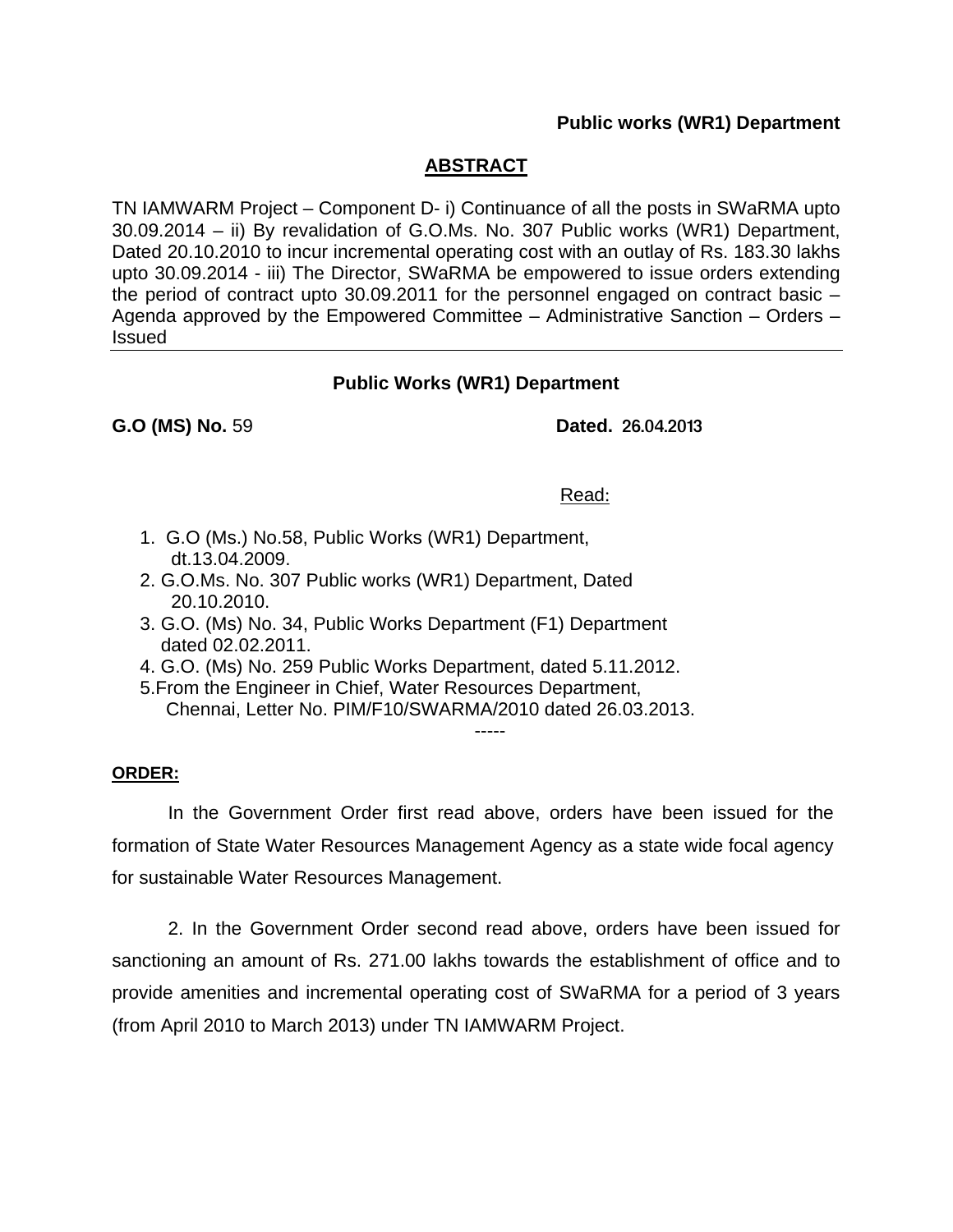3. In the Government Order third read above, orders have been issued for sanctioning of various posts by redeployment as well by outsourcing or by deputation from other departments and on contract basis.

 4. In the Government Order fourth read above, orders have been issued sanctioning one post of Manager and one post of Assistant Manager in SWaRMA till 31.03.2013 on contract basis and also ratified the action of the Director, SWaRMA in having appointed the driver and 2 helpers on contract basis with effect from 01.09.2012.

5. In the letter fifth read above, the Engineer in Chief, Water Resources Department, has requested to accord administrative sanction for the following based on the approval given by the Empowered Committee in its eleventh meeting held on 14.03.2013

- iv. Continuance of all the posts in State Water Resources Management Agency (SWaRMA) approved in various G.Os for a period of 18 months from 01.04.2013 to 30.09.2014.
- v. By revalidation, to incur incremental Operating Cost with an out lay of Rs. 183.30 lakhs up to 30.09.2014.
- vi. The Director, SWaRMA be empowered to issue orders extending the period of contract upto 30.09.2014 for the personnel engaged on contract basis.

6. Accordingly, the Government have decided to accepted the proposal of the Engineer in Chief, Water Resources Department, Chennai as recommended by the Empowered Committee and to accord sanction for the following

- iv. Continuance of all the posts in State Water Resources Management Agency (SWaRMA) approved in various G.Os for a period of 18 months from 01.04.2013 to 30.09.2014.
- v. By revalidation of G.O.Ms. No. 307 Public works (WR1) Department, Dated 20.10.2010 to incur incremental Operating Cost with an out lay of Rs. 183.30 lakhs up to 30.09.2014.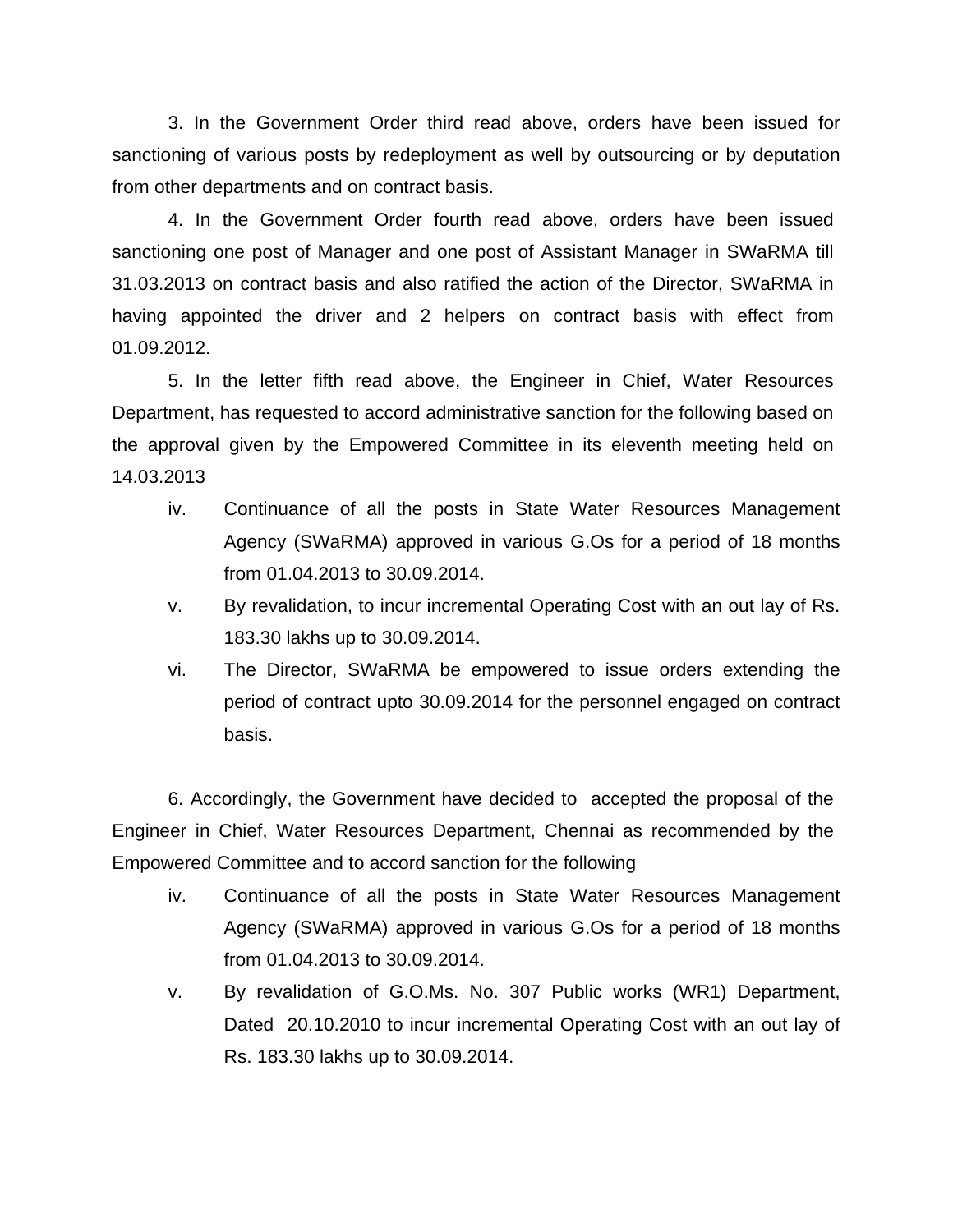vi. The Director, SWaRMA be empowered to issue orders extending the period of contract upto 30.09.2014 for the personnel engaged on contract basis.

7. The expenditure sanctioned in para 6 above shall be debited to the following heads of account:

"2701 Major and Medium Irrigation – 03 – Medium Irrigation Commercial – 204 Rehabilitation of works under TN IAMWARM Project Schemes in the Twelfth Five year plan – II State Plan – PH – Formation of State Water Resources Management Agency (SWaRMA) – DP Code 2701-03-204-PH-0102".

"2701 Major and Medium Irrigation – 03 – Medium Irrigation Commercial – 204 Rehabilitation of works under TN IAMWARM Project – Schemes in the Twelfth Five year plan – II State Plan – JA – State Water Resources Management Agency (SWaRMA) – (DP Code 2701-03-204-JA-0111)

8. This order issues with the concurrence of the Finance Department vide its U.O. No.19463/PW-II/13 dated 25.04.2013.

al Chief Secretary ent, Planning Development Initiatives Department, Chennai -9. l Secretary to Government, partment, Chennai-9. ral Production er and Secretary to Government, Department, Chennai -9. y to Government, bandry, Dairying and Fisheries Department, Chennai-9. The Director, SWaRMA, Chennai 113. The Engineer-in-Chief, Water Resources Department, Chennai-5.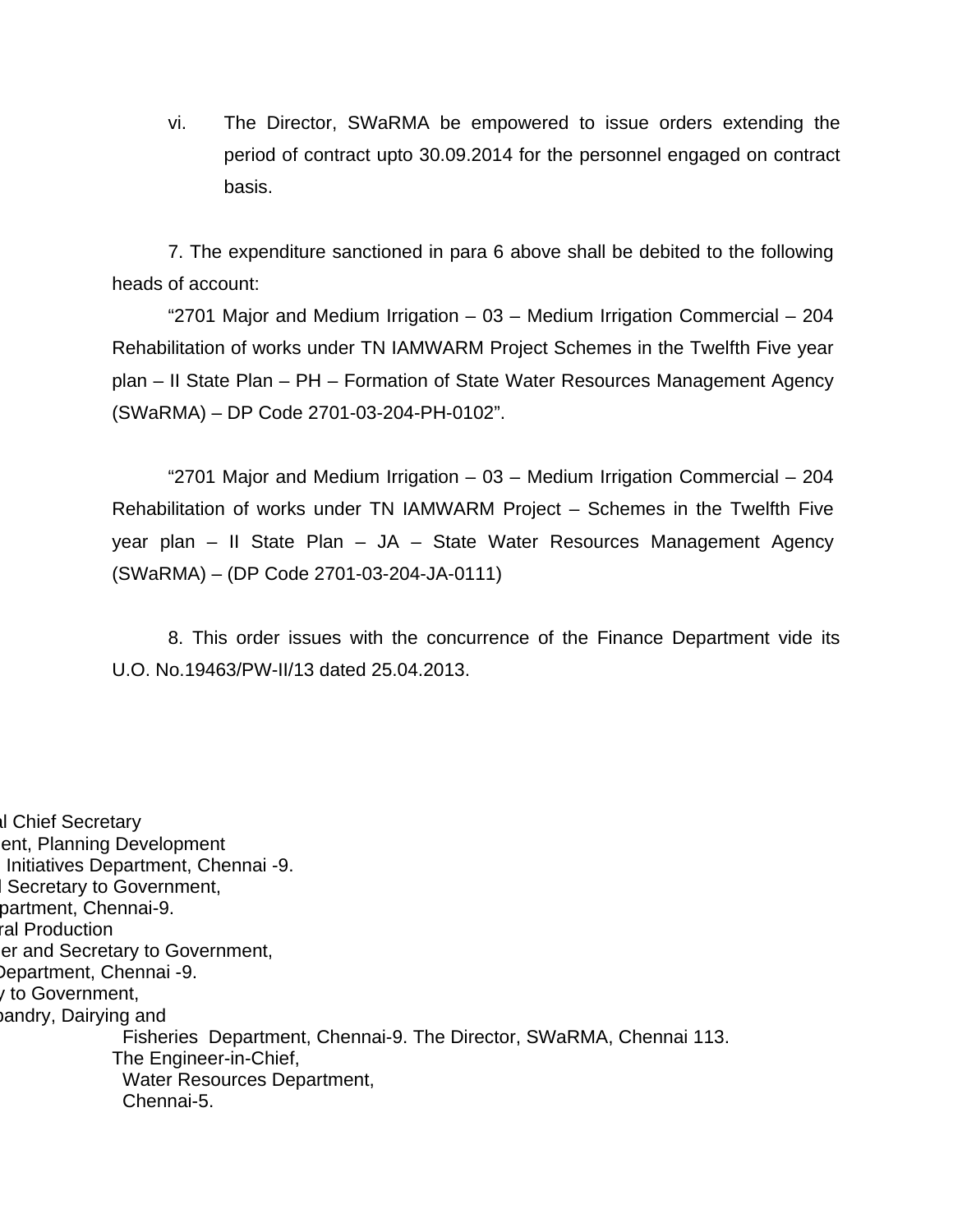The Commissioner of Horticulture and Plantation Crops, Chennai-5. The Commissioner, Animal Husbandry and Veterinary Services, DMS Compound, Teynampet, Chennai-6. The Commissioner of Agriculture, Agriculture Department, Chennai-5. The Commissioner of Agricultural Mirketing and Agricultural Business, Guindy, Chennai-32. The Director of Fisheries, DMS compound, Teynampet, Chennai-6. The Chief Engineer, Agricultural Engineering Department, Anna Salai, Nandanam, Chennai-35. The Vice chancellor, Tamil Nadu Agriculture University, Coimbatore - 3. The Registrar, Tamil Nadu Agriculture University, Coimbatore - 641 003. The Accountant General (Audit -l), Chennai - 18. The Accountant General (A&E), Chennai - 18. The Pay and Accounts Officer (East), Chennai - 8. The Pay and Accounts Officer (South, Chennai-35. Copy to: The Private Secretary to Chief Secretary, Chennai – 9 The Private Secretary to Secretary to Government, Public Works Department, Chennai-9 The Finance (PW .ll/ BG. ll ) Department, Chennai-9

SF/SC.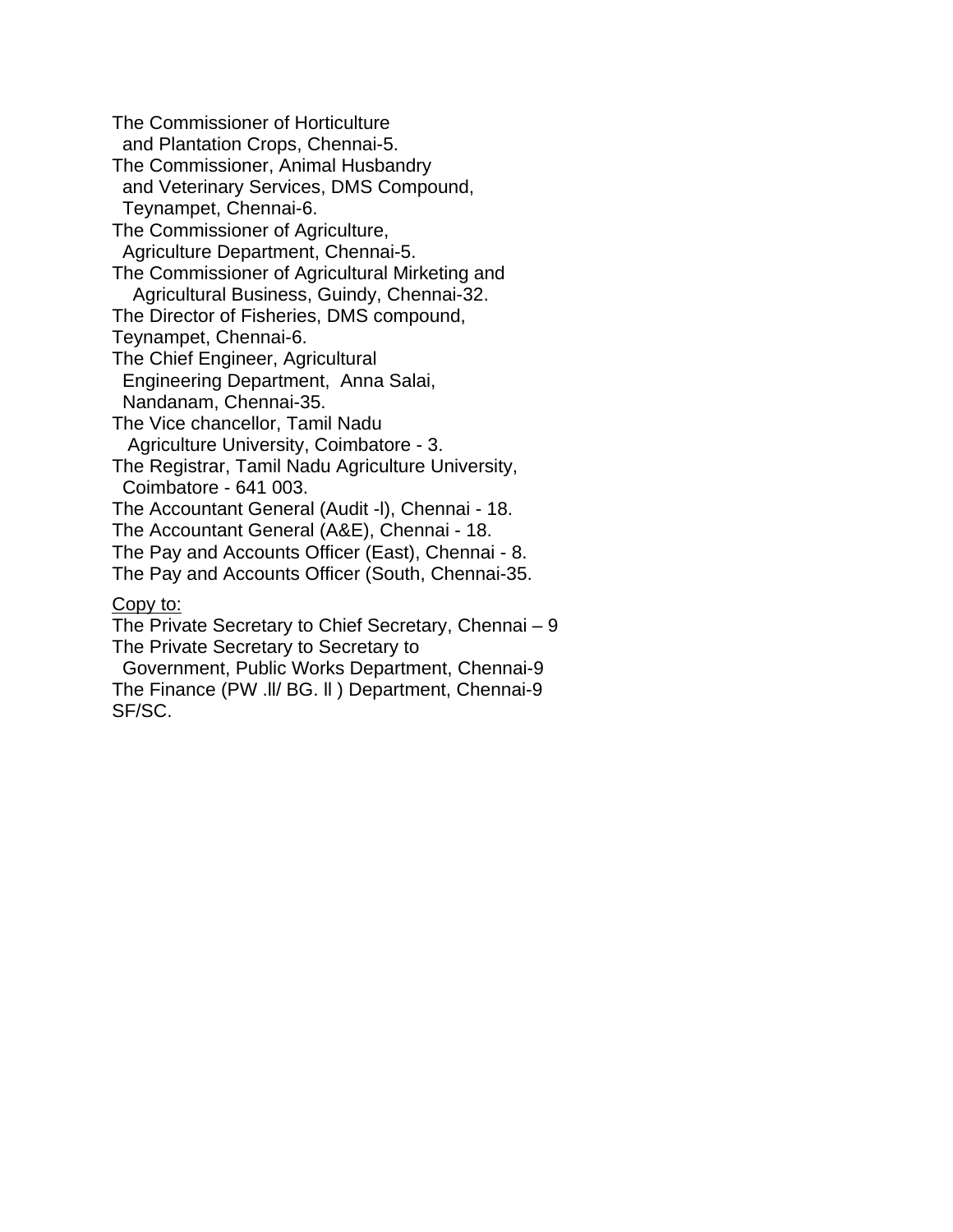# **Annex – I**

# Executive Wing of SWaRMA

# **Director**

| <b>Consultants/Specialists</b><br>By |       | <b>Working Group by Redeployment</b>        |  |
|--------------------------------------|-------|---------------------------------------------|--|
| Deputation from                      | other | 1. Superintending Engineer 1No              |  |
| Departments or by Outsourcing        |       | 2. Executive Engineer 1No                   |  |
| 1. WRO Engineer/ Hydrologist         |       | 3. Assistant Executive Engineer 1No         |  |
| 2. Agronomist/Water                  |       | 4. Assistant Engineer/Junior Engineer .2Nos |  |
| Technologist                         |       |                                             |  |
| 3. Hydro Geologist                   |       |                                             |  |
| 4. Socio Economist                   |       | 7. Draughting Officer1No                    |  |
| 5. Environmentalist                  |       | 8. Junior Draughting Officer 1No            |  |
| 6. GIS Specialist                    |       |                                             |  |
| 7. Legal Advisor                     |       |                                             |  |
|                                      |       |                                             |  |
|                                      |       |                                             |  |

# **On Contract Basis**

| 1. Manager 1 No             |  |
|-----------------------------|--|
| 2. Assistant Manager 1 No   |  |
| 3. Driver1No                |  |
| 4. Helper2 Nos              |  |
| 5. Data Entry Operator4 Nos |  |
| 6. Stenographer1No          |  |
| Total 5 Nos                 |  |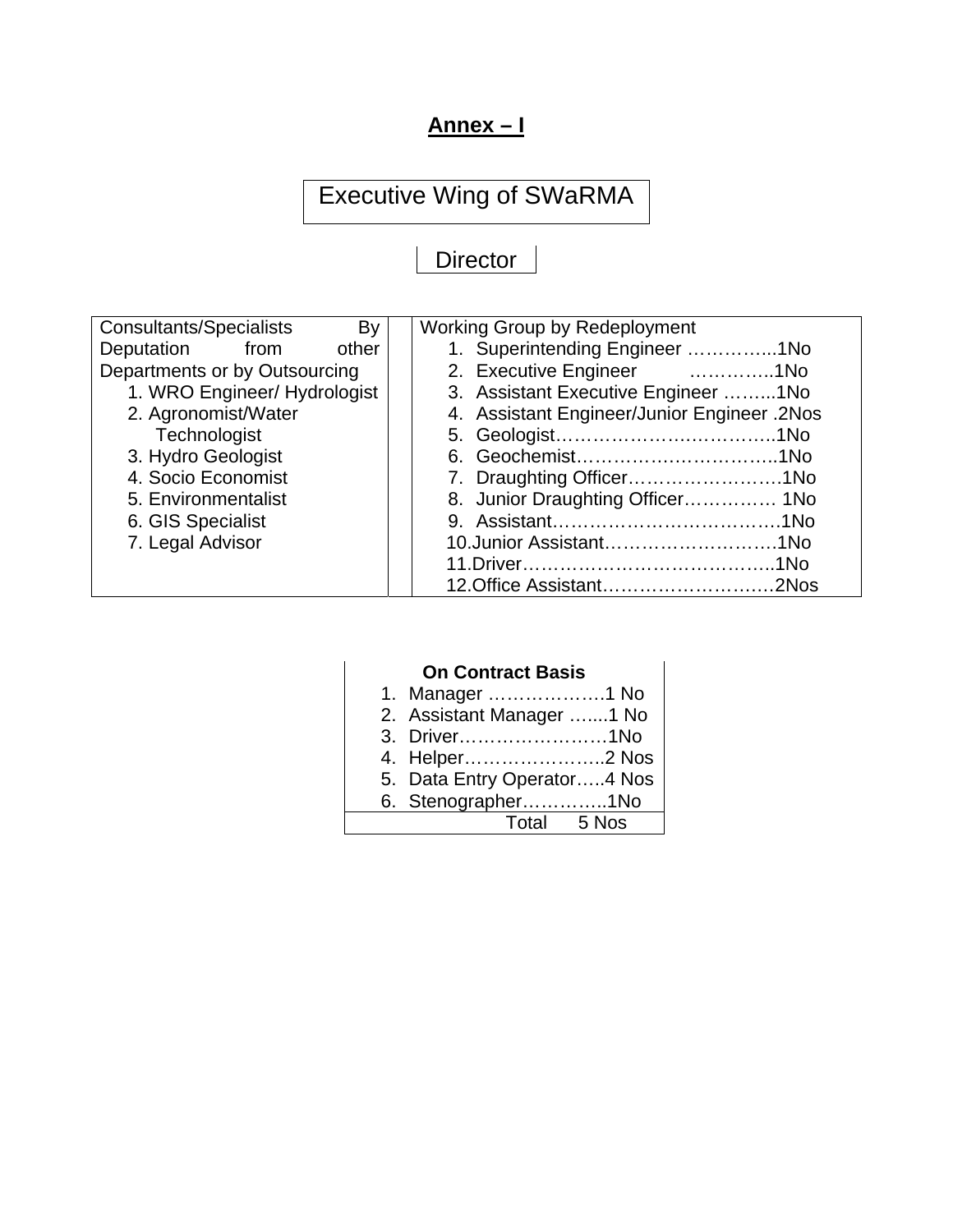# **Annex – II**

# **Fund Availability**

| S.No. | <b>Description</b>                                   | <b>Amount</b>  |
|-------|------------------------------------------------------|----------------|
|       |                                                      | (Rs. In Lakhs) |
| 1.    | Amount Sanctioned as per G.O. 307                    | 271.00         |
| 2.    | Expenditure incurred till January 2013               | 72.69          |
| 3.    | Anticipated Expenditure for February and March 2013  | 15.01          |
| 4.    | Total $(2+3)$                                        | 87.70          |
| 5.    | Anticipated Balance as on 31.03.2013                 | 183.30         |
| 6.    | Anticipated Expenditure for 2013-14                  | 67.49          |
| 7.    | Anticipated Expenditure for the period 01.04.2014 to | 115.81         |
|       | 30.09.2014                                           |                |
| 8.    | Anticipated Expenditure for the Extended 18 months   | 183.30         |
|       | $(6+7)$                                              |                |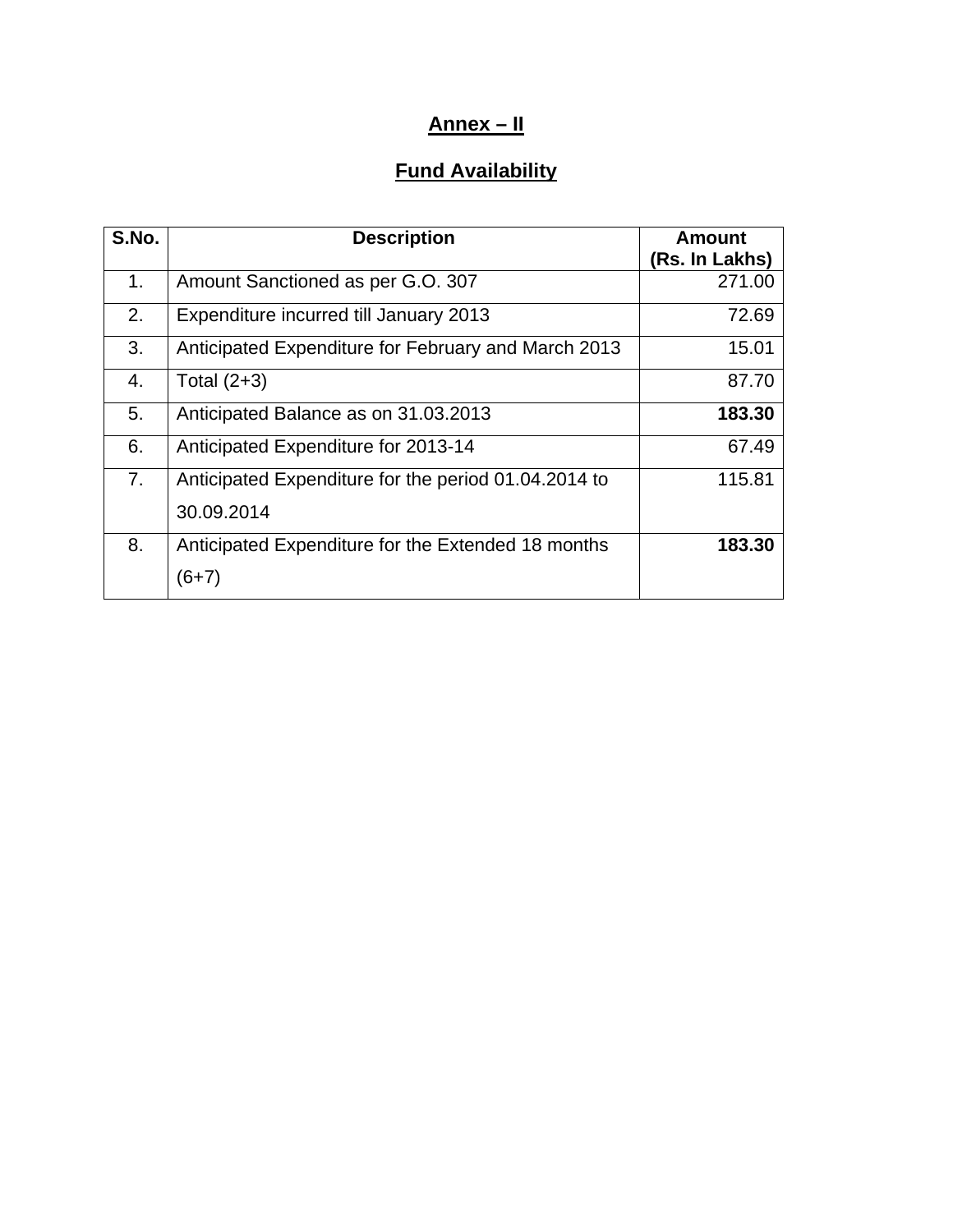# Public Works (WR1) Department

- Sub: TN IAMWARM Project Component D-Extension of State Water Resources Management Agency – from April 2013 to September 2014 – Rs. 183.30 lakhs – Approved by the Empowered Committee –  $11<sup>th</sup>$  meeting held on 14.03.2013 – Administrative Sanction – Requested – Regarding.
- Ref: From the Engineer in Chief, Water Resources Department, Chennai 5, Letter No. PIM/F10/SWAaRMA/2010 dated 26.03.2013.

#### \*\*\*\*\*\*\*\*\*\*\*\*\*\*

 This file relates to the proposal of the Engineer in Chief, Water Resources Department, requesting administrative sanctioned for the following:-

- i. Continuance of all the posts in State Water Resources Management Agency (SWaRMA) approved in various G.Os for a period of 18 months from 01.04.2013 to 30.09.2014.
- ii. By revalidation, to incur incremental Operating Cost with an out lay of Rs. 183.30 lakhs up to 30.09.2014.
- iii. The Director, SWaRMA be empowered to issue orders extending the period of contract upto 30.09.2014 for the personnel engaged on contract basis.

2. The Engineer in Chief, Water Resources Department has submitted the proposal as follows:-

The World Bank has approved the TamilNadu Irrigated Agriculture Modernisation and Water Bodies Restoration and Management (TN IAMWARM) Project with an outlay of Rs.2547 crores for the project period of 6 years. This is a Multidisciplinary project with the objective to improve performance of Irrigated Agriculture along with restoration of water Bodies and Irrigation infrastructure in the State of TamilNadu. The covenants of the Agreement and Project Appraisal Document (PAD) among others emphasize establishment of State Water Resources Management Agency (SWaRMA) as the statewide focal agency for environmentally and socially sustainable inter-sectoral water management.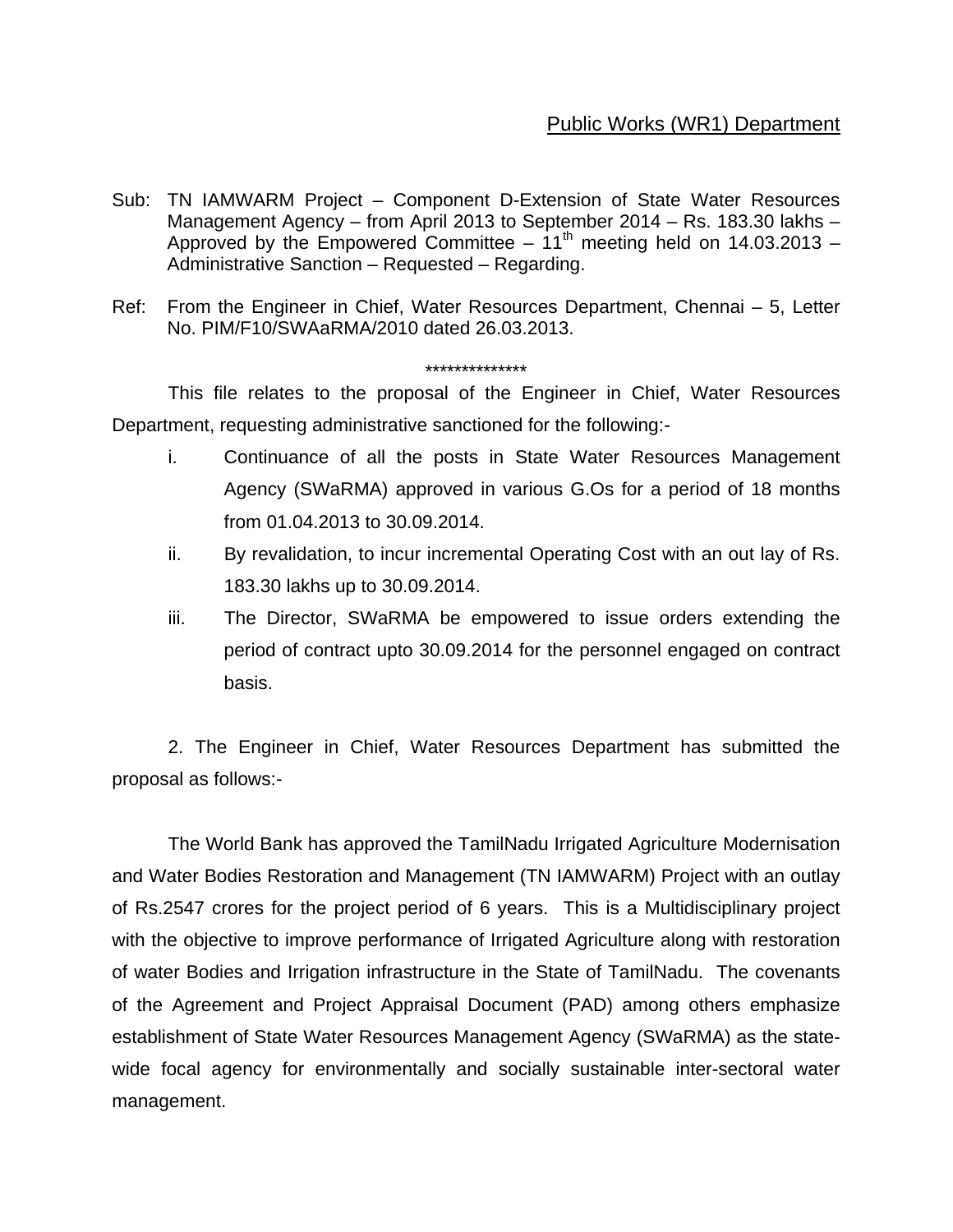As per the Project Appraisal Document, an amount of Rs.22.50 crores has been earmarked under Component "D" to improve the institutional arrangements and capacity for sustainable Water Resources Management in the state, including creation of State Water Resources Management Agency (SWaRMA), amalgamating the existing Institute for Water Studies and State Ground and Surface Water Resources Data Centre.

In Government (Ms) No. 58 Public Works Department dated 13.04.2009 orders have been issued for the formation of SWaRMA and it started functioning from 09.06.2011 onwards. Further staffs were appointed in the Working Group (redeployed staffs from Public Works Department) and Consultants (staffs through deputation & outsourcing) as per the orders issued in G.O. (Ms) No.34 Public Works Department, dated 02.02.2011.

In G.O.(Ms). No. 307 Public Works Department dated 20.10.2011 administrative sanction was accorded for Rs.271 lakhs for the establishment of office and to provide amenities and incremental operating cost of SWaRMA for a period of 3 years (from April 2010 to March 2013) as recommended by the Tenth Empowered Committee of TN IAMWARM Project.

As the TN IAMWARM Project is extended for a period of 18 months (from April 2013 to September 2014), the following proposals have been placed in the Eleventh Empowered Committee meeting held on 14.03.2013.

- i. Continuance of all the posts in State Water Resources Management Agency (SWaRMA) approved in various G.Os for a period of 18 months from 01.04.2013 to 30.09.2014.
- ii. By revalidation, to incur incremental Operating Cost with an out lay of Rs. 183.30 lakhs up to 30.09.2014.
- iii. The Director, SWaRMA be empowered to issue orders extending the period of contract upto 30.09.2014 for the personnel engaged on contract basis.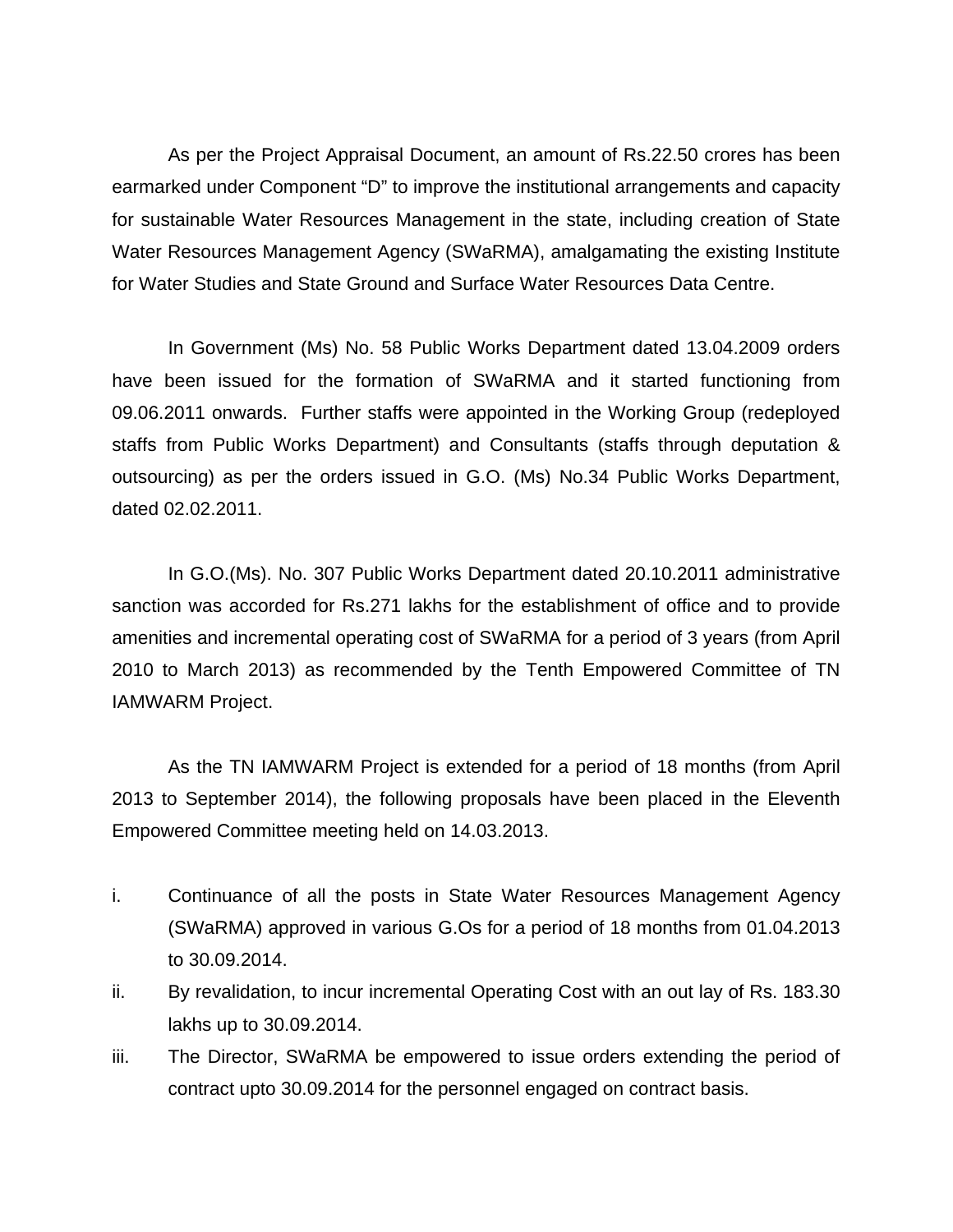The Empowered Committee has approved the above proposals.

3. Hence the Engineer in Chief, Water Resources Department, Chennai has requested to administrative sanction in the following:-

- i. Continuance of all the posts in State Water Resources Management Agency (SWaRMA) approved in various G.Os for a period of 18 months from 01.04.2013 to 30.09.2014.
- ii. By revalidation, to incur incremental Operating Cost with an out lay of Rs. 183.30 lakhs up to 30.09.2014.
- iii. The Director, SWaRMA be empowered to issue orders extending the period of contract upto 30.09.2014 for the personnel engaged on contract basis.

4. In view of the above, it is for orders whether the proposal of the Engineer in Chief, Water Resources Department, Chennai, at para 3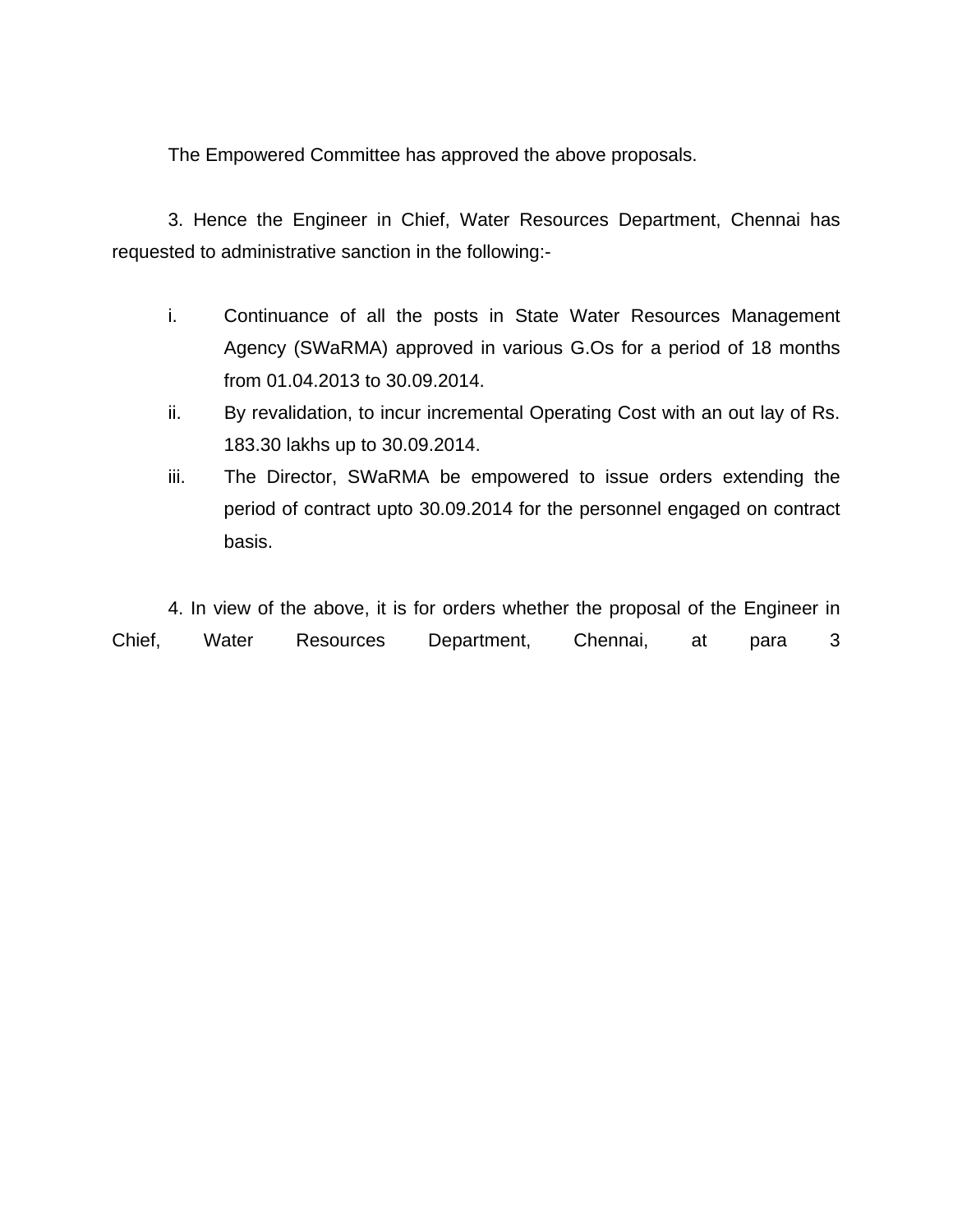above may be agreed to subject to orders a draft order is submitted below for approval.

5. Finance may see for remarks before issue of the draft order.